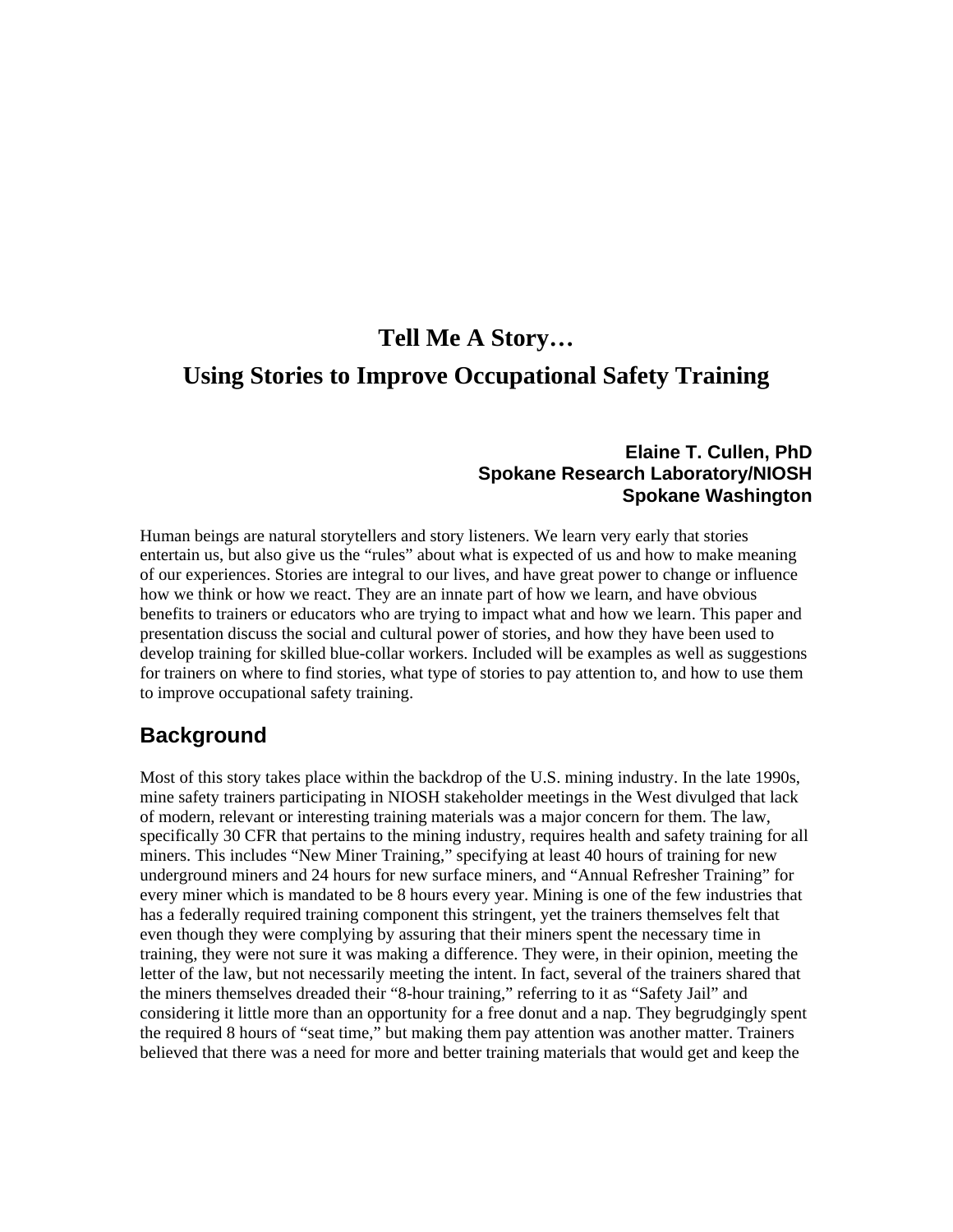attention of the workers, and that would be remembered by them after the sessions were over. They asked us if NIOSH could help, by creating "effective" training materials for the industry.

 The project that was developed as a result of these meetings was ambitious. Its objective was to "Develop and Evaluate Effective Safety Training for Miners." One major obstacle was that noone could define what "effective" looked like or how to measure it. We did, however, have the support of safety professionals who offered ideas, technical advice, and access to work sites, and who weren't afraid to offer critical assessment if they thought we were off-track. The mandate for training in the industry was another asset in that trainers were required to train every miner every year, and would be grateful, if not eager for any new materials we developed. Therefore, it was less likely we would have to pressure people to try them; instead, we had a ready-made and eager audience. We gathered an informal group of safety trainers and directors together at the start of the project to help us create a prioritized list of topics that needed new or better training materials, and to act as technical advisors. This group was crucial to the success of the project. Members not only made suggestions, they acted as subject matter experts, and became in a sense, co-creators of the materials that were developed. Membership in the group was fluid, as the topics under development changed, but the safety experts consistently made sure that what we created met their needs and the needs of their workers. We had a small budget and did not want to waste our resources creating products that would not be used.

 Before we started to create materials, we spent time studying theories of adult learning, training models, and regulations that controlled, to some degree, what was included in training. We also looked at materials that were being used. We had been asked to make training more interesting and effective; we needed to find a different way to present the information in order to do that. There were two dominant characteristics of the mining industry that we focused on, which became the underlying framework for our new videos. These were the strong culture of mining and the love miners had for stories.

### **The Role of Culture**

Every organization has its own culture. Culture isn't something an organization has, it is something the organization is (Lewis and Thornhill). It has been defined as a "social roadmap" for its members, providing essential information on how to survive and be successful within its boundaries. Patton states that culture is "that collection of behavior patterns and beliefs that constitutes:

- Standards for deciding what is
- Standards for deciding how one feels about it
- Standards for deciding what to do about it
- Standards for deciding how to go about doing it. (81)

 Culture is inherently social. It develops over time through the shared experiences of its members who then teach new members its rules, perpetuating the culture. It can be a difficult thing to define, but is readily apparent to those inside, and often, to those outside. Simply put, it is "the way we do things around here."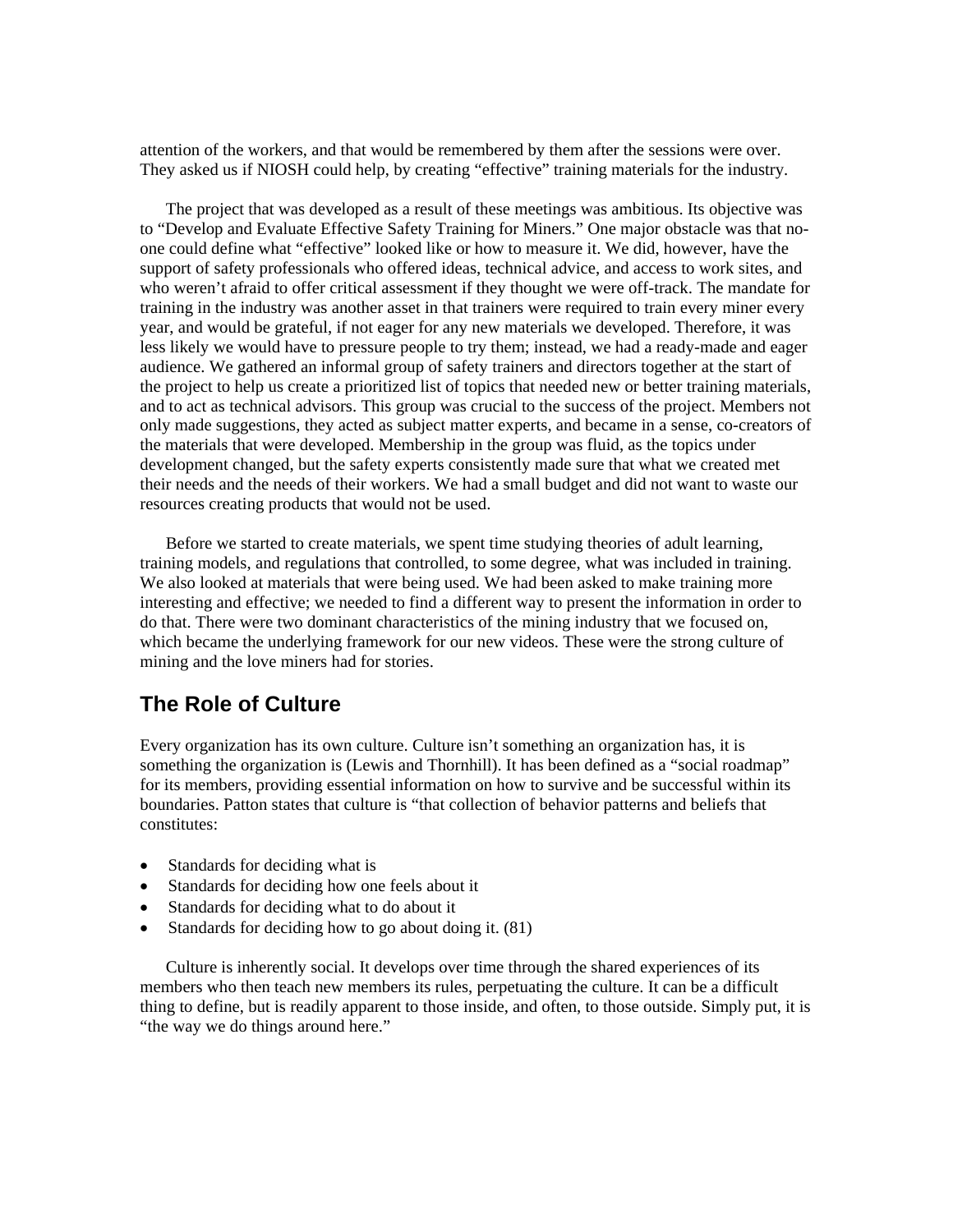Occupations also have cultures, especially those occupations that have a shared sense of danger or that they are different from other work cultures. Occupational cultures have been defined as "a group of people who consider themselves to be engaged in the same sort of work; whose identity is drawn from the work; who share with one another a set of values, norms and perspectives" (Van Maanen and Barley, 287). These cultures are also seen as relationships "that apply to but extend beyond work-related matters . . . whose social relationships meld work and leisure" (287). Occupational cultures that are particularly strong because of shared dangers faced by members will be very resistant to any changes suggested or even mandated by outsiders. Examples include the military, loggers, fire-fighters, police, commercial fishermen, and of course, miners. If these same changes are brought forward by insiders, however, they are much more likely to be viewed positively and eventually adopted. According to Van Maanen and Barley:

Danger . . . invites work involvement and a sense of fraternity. . . . Recognition that one's work entails danger heightens the contrast between one's own work and the work of others, and encourages comparison of self with those who share one's work situation. Attitudes, behaviors, and self-images for coping physically and psychologically with threat become part of an occupational role appreciated best, it is thought, only by one's fellow workers. (301)

The lesson here is that credible insiders have much more power to change behaviors inside a culture than outsiders do.

 Occupational cultures can often be identified by their "tribal language." This is language that is understood by members and can therefore be used as a kind of shorthand, while maintaining the added benefit of being somewhat incomprehensible to outsiders. It serves as a communication tool, but also helps define who is in and who is out, who is good and who is bad. It may be jargon specific to the industry, geographic idioms, or phrases that come from languages other than English. Whatever the origin, it is the common language that has the power to convey meaning. Using language in training programs that is not common to the culture is not going to be effective. While it may be understood, it will clearly brand the communicator as an outsider, and will create one more barrier between the speaker and the members. As we looked at existing training materials, it became obvious that many of the training products available were presented in highly technical or regulatory language that was not common in the industry, which may have played a role in why it was not considered effective. They were full of information, but as Bruner points out "Information is indifferent with respect to meaning" (4). If the trainees could not use the information provided to construct meaning for their own work experience, then it can not possibly be effective.

 Organizations are often made up of many sub-cultures, all of which have their own way of doing things and their own internal language. In a large mining operation, for example, the mechanics may not consider that they have much in common with the geologists. Environmental engineers probably have a whole different set of concerns compared to truck drivers. Shovel operators may not believe that company managers understand what they do or what their problems may be. A safety trainer needs to be aware of the differences between organizational culture and occupational culture in order to be truly effective, and to realize that as far as safety training goes, "one size does not fit all!" Hansen, a training expert, believes that new information, such as training, will always be filtered through the beliefs, experiences, and norms provided by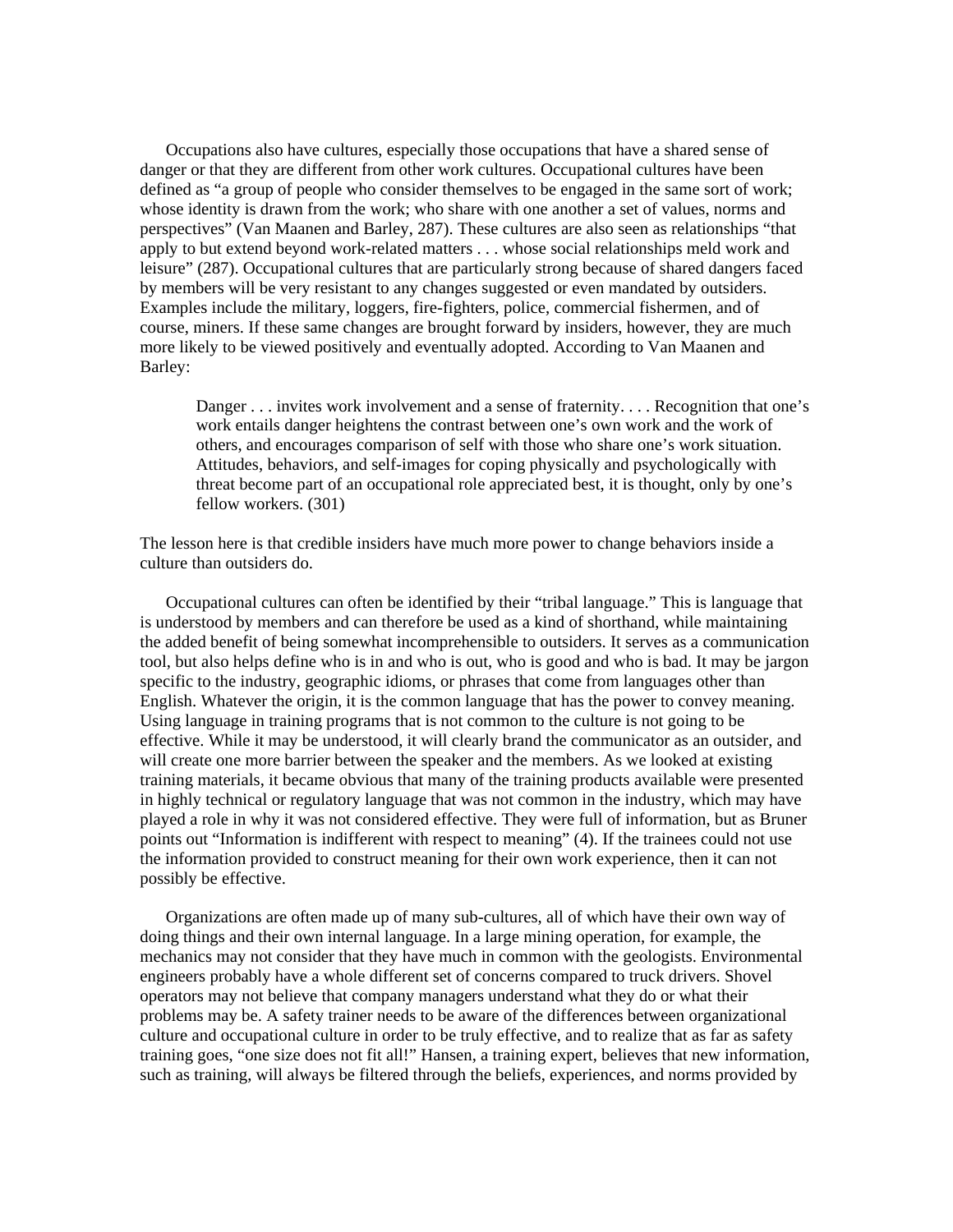the learners' occupational culture. There is a belief that "members have the exclusive right to perform a given set of related tasks" (60), and this can make them quite resistant to outside influences. She goes on to say that "information communicated in a manner greatly different from what is culturally common requires a longer learning period and often leads to a lack of comprehension or misunderstanding" (61). Learners are much quicker to pay attention to, and pick up the meaning of new information if the teacher looks and walks and talks like they do.

 Two characteristics of strong occupational cultures like mining, logging or fishing are the shared belief workers have in their own competence, and their reliance on the ability and willingness of others to do their tasks without putting co-workers in danger. What this means is that experienced workers believe nobody knows the job better than they do, and they can become very resentful of someone else, particularly an outsider, coming in to tell them how to do it better. There is also a strong sense of independence among these workers, what experts would call an internal locus of control. Because they have a cultural resistance to outsiders trying to control them, they will generally do something because they choose to do it, not necessarily because someone else tells them to. Trying to permanently change behaviors in this type of culture without obtaining the buy-in of the workers is impossible. People will change their behavior to comply with mandated rules when they must (when an external locus of control is present such as having the supervisor or inspector watching) but when nobody is monitoring their actions, they will generally revert to how they have always done things, and how the occupational (not organizational!) culture expects things to be done. To openly and willingly go against a traditional norm, workers must be convinced that the new behavior is a better choice, and that it is their choice. If this is done successfully, the new behavior becomes part of the cultural norms, and a safety trainer or director doesn't need to monitor it.

# **The Value of Storytelling**

The question, then, is how do you convince people, especially people with experience in an industry, and perhaps a long history of doing things unsafely, to do things differently? The first and most obvious step is to get their attention. The safety trainer needs to find that internal switch that responds to the question, "Why should I care about this information?" and answers, "Because it makes sense for me to care. It may save my life some day." Stories have the ability to do this.

 Stories have been used to entertain ever since humans gathered together in groups. They have other functions, however, such as to help us make sense of what is happening in our lives. "Storytelling is a natural way of recounting experience, a practical solution to a fundamental problem in life, creating reasonable order out of experience" (Moen). Simmons believes that stories are "the oldest tool of influence in human history" (xvii) and that they effectively "connect people to what's important and to help them make sense of their world" (29). Slater further explains the power stories have to influence behavior:

It is difficult to consider another communication genre that can communicate beliefs, model behavior, teach skills, provide behavioral cues, and simulate consequences of behaviors over time in as compelling a fashion. (16)

 For a trainer, one of the most valuable characteristics of stories is their ability to teach vicariously. We do not need to be part of the story to learn from it. Because stories engage both the thinking and feeling sides of our brain, we can place ourselves in the story, and think about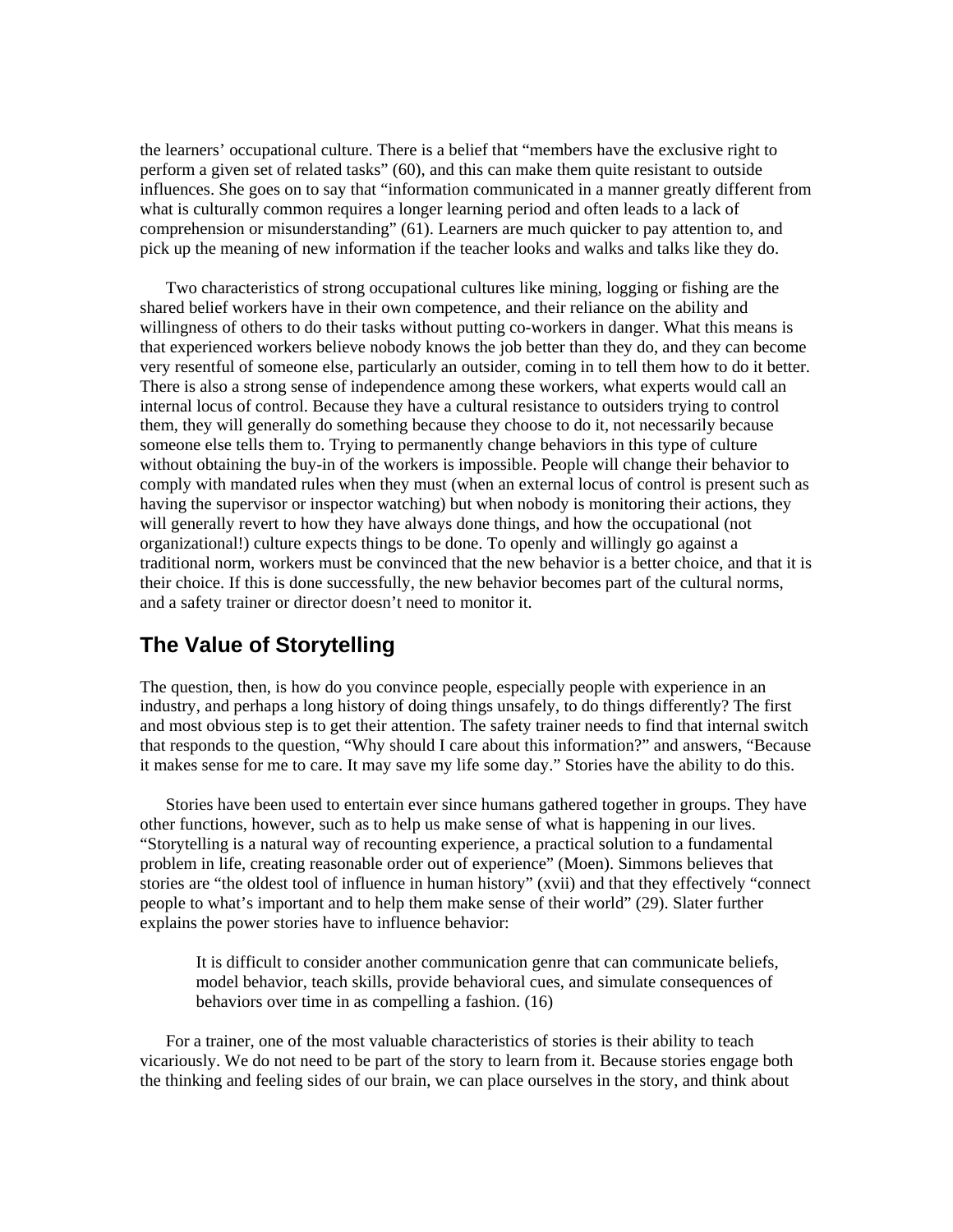what we might have done in the same circumstances, and at the same time feel the anxiety caused by the problem. Storytellers can elicit the fear, confusion, or heightened awareness common to disaster stories without ever placing the learners in danger. This situation greatly increases the likelihood the listeners will remember both the story and the lessons it taught. Livo and Rietz claim:

'Story' is a way of knowing and remembering information—a shape or pattern into which information can be arranged. It serves a very basic purpose; it restructures experiences for the purpose of 'saving' them. And it is an ancient, perhaps natural order of the mind… By imposing the structure of a story onto some circumstance or happening, greater coherence and sensibility are achieved within the event itself, and otherwise isolated and disconnected scraps are bound up into something whole and meaningful. (5)

 The facility with which stories organize random or unfamiliar information makes them very valuable as tools to train new workers. People entering a new work environment can be overwhelmed by the unknown. Not only do new employees not know the tribal language, they may have no point of reference to connect unfamiliar tools or environmental features with something they do understand. It is a daunting task to make sense of this much new information, much less make use of it. Stories, however, provide information about what to do, how to do it, and why it is important to do it a certain way. They also clearly communicate the penalty for ignoring established norms, in that they relate what happened when someone failed to follow the guidelines. People pay attention to, and listen more attentively to stories than they do to more formal types of instruction, making it easier to remember what they heard and to put it into practice. The story has particular power to change work behavior if the storyteller is a recognized member of the culture who has the credibility to comment on the culture and tell stories about it. It's this authority that Durance, an expert on organizational training, was describing when she stated, "You don't have to be an expert to use stories to motivate people, but you must be credible" (28).

 In the United States, federal law mandates safety training for workers in many industries. Lawmakers believe it is critical that workers in inherently dangerous industries receive what researchers would call "socially relevant information." Turning that socially relevant information into personally relevant information is the key to effective training. Too often, safety trainers use regulations, facts or statistics, which is clearly socially relevant information, to make their point about a work hazard. Cole points out, however, that "many learners who receive . . . this formally codified and socially relevant knowledge tend to find both the content and the instruction to be burdensome, dull and boring" (334). Statistics and regulations are impersonal and uninteresting, even though every one of them is "written in blood." There are good teaching stories lurking behind every regulation and every statistical chart. These stories give faces to the impersonal, and make them interesting, because the people in the stories are just like the listeners and are understood by them. There is a shared sense of camaraderie and an understanding that what happened in the story could happen again. Listeners empathize, especially if they are caught up in the story, and they remember the lesson.

 Good stories are not difficult to find. Almost anyone who has been working in a job that includes exposure to danger has either heard of or experienced a "close call." In some cases these experiences end in tragedy. Workers love to share these stories because they not only reveal the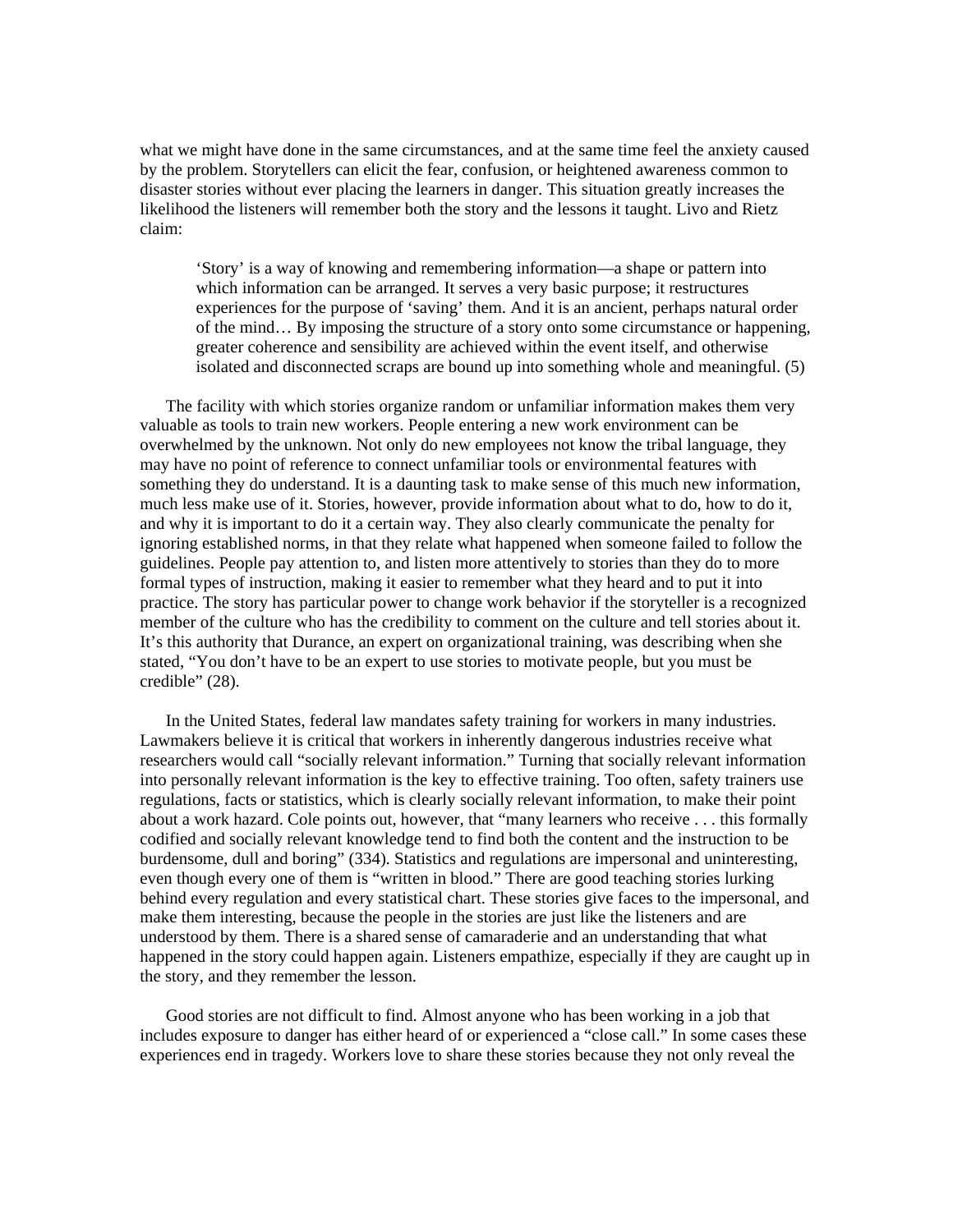dangers and complexity of their work, they instruct the listener on what to do in a similar situation.

 During the course of the training development project, we found that most of the teaching stories we encountered fell into four broad categories. All of them are useful for creating effective training, as long as you listen carefully for the underlying messages.

- Hero Stories These stories take the form of talking about people who are or were "larger" than life." They may be about skilled workers who taught the storyteller how to do the job safely and productively, or about someone who saved a colleague in a crisis. They will almost always refer to traits that are admired by the culture, such as hard work, dependability, toughness, courage, creativity under duress, etc. The hero embodies these qualities, and the story gives guidance to listeners as to what the culture values, as well as what it expects. The unspoken (but strongly communicated) message to the listener is that the hero is the model for them and that this is the behavior and the moral fiber that the culture demands.
- Villain Stories These stories are also about the values and norms of the culture, but view them from the "shadow side," as Joseph Campbell would describe it. The villain, rather than embodying the valued traits of the culture, has turned away from them, and is therefore one to be scorned, feared, or punished. The norms, however, remain the same. The villain is not courageous, hard-working, kind, etc. These stories reveal just as much about the values and expectations of the culture as the hero stories do, just from the opposite angle.
- Adventure or Disaster Stories These stories are about events, and may have many characters included, all who react to the event. The stories told about the events surrounding the attacks on the World Trade Center on September 11, 2001 are examples. Stories of this nature can be heart-breaking or entertaining (adventures are thrilling by nature), but they can also serve to highlight dangers that are intrinsic to the work environment. If one faces unforeseen danger on a regular basis, as underground miners do, it is necessary to make sense of it. This can be enhanced by sharing stories of what happens, and how people react when it does. As we learned when we were working on the video about a major mine disaster, this ability to make sense of what has happened, and to find the meaning behind it may be one of the strongest coping mechanisms available to workers who must face dangers every day. These types of stories are very good teaching stories because they inform listeners about what could go wrong, and they give them guidance by describing what others have done when this happens.
- The Fool Stories These may be the most valuable training stories you can find. They are about what happens when someone ignores warnings, forgets their training, becomes careless or complacent, and perhaps does something unsafely. When you first hear them they will take the form "I knew a guy once who…" If the storytellers come to trust you, however, the stories will begin "Let me tell you what happened to me one day." These are warning stories more than anything, because if the protagonist suffers a serious injury or is killed, they become a disaster story. In these stories, the protagonist survives the event, and learns a valuable lesson. The storytellers often tell these stories with humor or with a lot of visible emotion, and admit that they were just plain lucky "this time." They will always acknowledge that they learned a powerful lesson from the experience, and that others could save themselves the pain and embarrassment they felt if they could just learn from the story. For a trainer, these stories are priceless!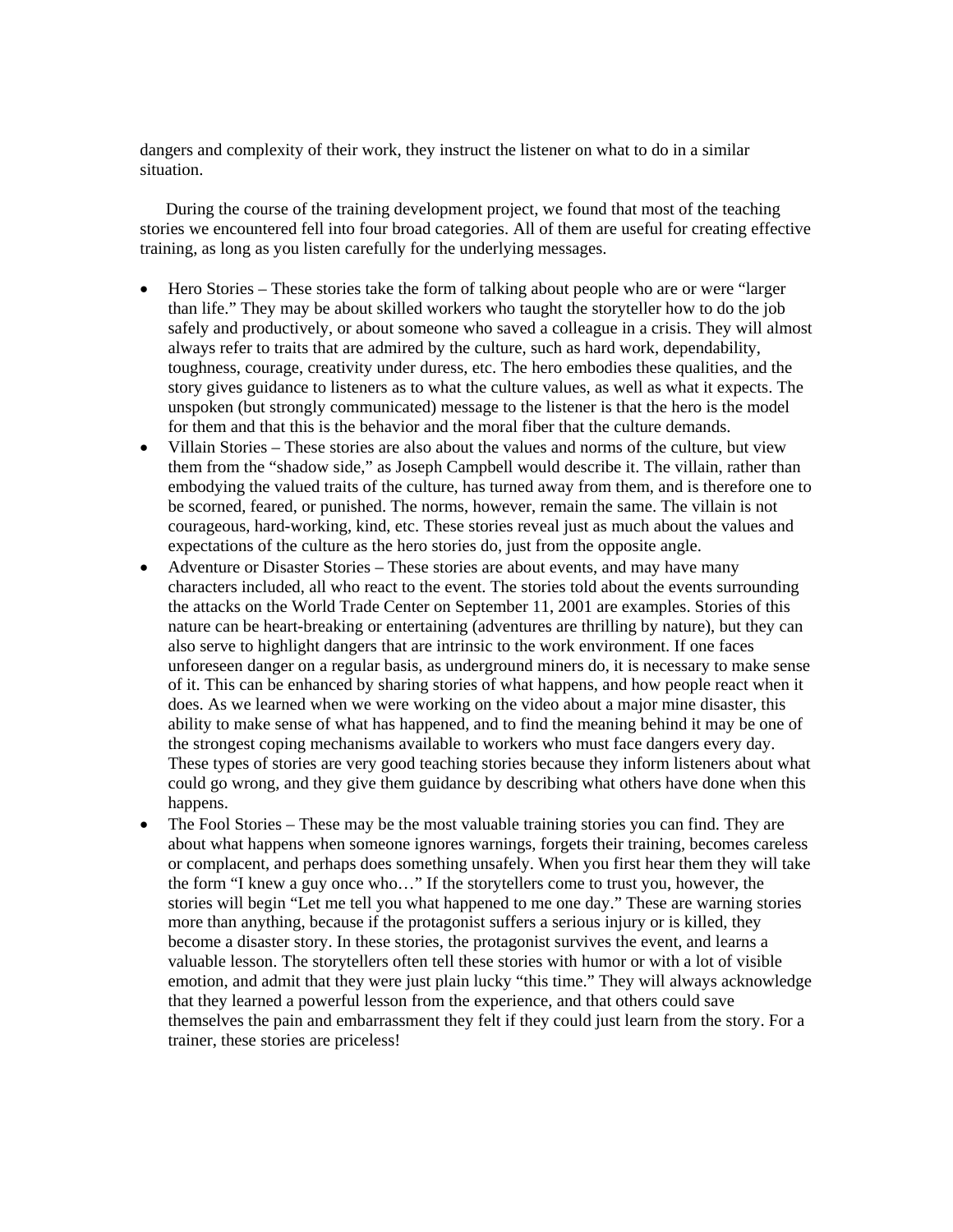# **The Research Project**

The pilot project that was funded by NIOSH had a small budget and a smaller staff. Our colleagues at our sister lab in Pittsburgh had a proven track record in creating training materials for coal miners, so we decided to limit our efforts to the underground hard rock segment of the industry. However, over the seven-year life-span of the project, that scope was expanded to include surface mining and aggregate operations. It became obvious in talking with trainers and in visiting sites that most mine sites did not have access to state-of-the-art multi-media training facilities, but they did have the ability to show videos. We agreed with our advisory group that video was probably the best medium to use, since we could capture information and stories visually, produce either VHS or DVD products, and provide them fairly inexpensively to miners across the country.

 We began working on the topic at the top of the prioritized "wish list" provided by the technical advisory group, which was how to handle explosives. This was not, they explained, for blasters, who were well-trained in their art, but for others who were working around explosives or who handled them as they were moved to different work areas. We learned a great deal in the development of this video. While we were fairly knowledgeable about mining practices, we did not have in-house capability to do the taping, so we made the decision to hire a professional crew to do the videography work. This was another key decision, because the quality of the footage and sound track controls what kind of product you develop in the end. All of the footage we captured during the duration of the project was professionally shot and of excellent quality. When it was time to put a video together, we were not constrained by poor audio or blurry footage. Working with a professional crew provided the added benefit of allowing us the leeway to focus on the miners and the stories we were capturing. A cautionary note: It is impossible for one person to establish the necessary trust and connection with an interview subject if he or she is also the one behind the camera! In order to tell the story effectively, the interviewees must come to a place where they are able to ignore the camera and talk to the interviewer as if they were alone.

 Miners in underground hard rock mines have a unique sub-culture within the mining industry. Many of the mines use what is known as a "gypo" or contract system which means that miners are paid an hourly wage, but also have the opportunity to earn substantial production bonuses. (Their often-stated goal is to triple their "days' pay"). No bonus is paid if the miner doesn't "make the round" for the day, so gypo miners are accustomed to working hard and fast. They don't tolerate interruptions, especially those that might cost them money. When we first started the project, there were many in the industry who doubted the top miners would be willing to work with us because of the tedious and time-consuming process of making a video. Their paychecks would most certainly be affected if they became involved and there was also a very real concern that the miners would view us as outsiders and refuse to cooperate.

 Both of these fears proved groundless. Mining is a culture that attaches high value to expertise and skill; every experienced miner learned how to do the job from a master miner who was taught in turn by another master. The status that accompanies recognition as a master miner is prized. We discovered that the miners were very proud of what they did, and that being selected as an "expert" (and therefore recognized as a master-mentor) who would also be a "movie star" guaranteed bragging rights. We did not usually know ahead of time who these people might be. In order to have access to the work sites, equipment, and workers we needed, we worked with individual "gatekeepers" at the mine sites, usually the safety directors or trainers, who would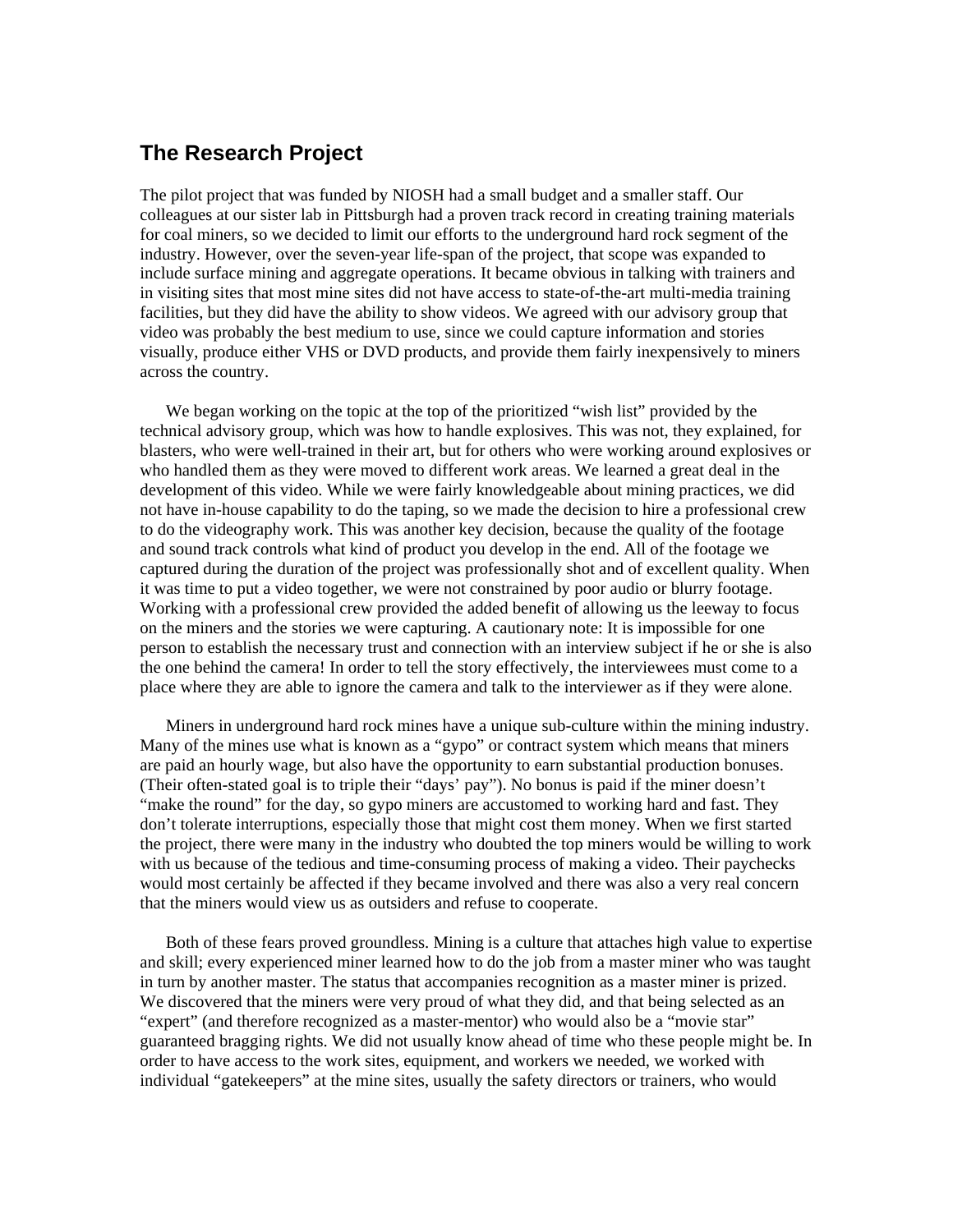suggest miners who would be good for certain roles, or who might be willing to work with us. We always allowed people to decide for themselves if they wanted to participate, and very few turned us down. In fact, after a few videos were released and were circulated through the industry, we had more "actors" than we knew what to do with. This was a pleasant problem to have.

 When you are working with nonprofessional actors like miners or fishermen, it is very important to be patient and to allow them to grow comfortable with the process. They are not generally accustomed to performing in front of an audience or on camera. We tried, in some of the earlier videos, to write scripts for them, but this quickly proved to be a mistake. Not only were the scripts written in language they would not use (the tribal language common to insiders), miners had difficulty memorizing scripts and this made them even more uncomfortable with the process. We realized that there was more benefit in just telling them what role they were playing, and asking them to do what they would normally do, explaining as they went – this they managed with enthusiasm. If they missed a point we wanted covered, we just shot more video. Generally, we had a list of points that we worked with, but often the miners themselves made suggestions about things they thought should be included, or corrected us if we asked them to do something they didn't think was accurate. They were well aware of the short-comings of current training, and were ingenious in their suggestions on how to improve it. They also had a good perception of what new hires would need to know in order to both keep them safe and make them productive workers.

 The project generated nine videos in its seven-year existence. These are listed in Appendix A. All were screened before release with groups of topical experts who acted as technical reviewers, and who assured us that the material was both accurate and that it met the needs of the industry. The finished products were made available free of charge to safety people, and every "customer" was entered into a database so we could track where they were sent and also have access to trainers to obtain feedback. To date, over 13,000 copies have been requested and sent out to mines in every state in the U.S., as well as to customers from over 50 other countries. They have also moved out of the mining industry and are being used by industries such as firefighting, the military, foundry workers, as well as several university public health programs. The lessons learned during the project have been documented in several publications (Cullen and Fein), (Camm and Cullen), (Cullen), and are being used in other projects designed to create training and safety awareness materials. In fact, we about to release our latest video dealing with safety awareness for deck workers aboard commercial salmon fishing boats. This video also uses stories from injured fishermen as a framework. All of the videos are available from NIOSH, and may be obtained from the Spokane Research Laboratory. A list of the completed videos can be found in Table 1.

### **Evaluation of Effectiveness**

Evaluation of training programs is a recognized challenge, regardless of the industry under discussion. Lewis and Thornhill admit, "There seems to be widespread agreement with the proposition that evaluation is the least well conducted aspect of all training activities [in organizations]" (25). In their study, they find that many organizations don't evaluate training at all, relying on the "Act of Faith Effect" that concludes that "training must be a good thing" (27) and therefore it is worth doing. One of the primary goals of the NIOSH video project was to evaluate the training materials we produced to determine their effectiveness, and several separate evaluation studies of the individual videos have been completed.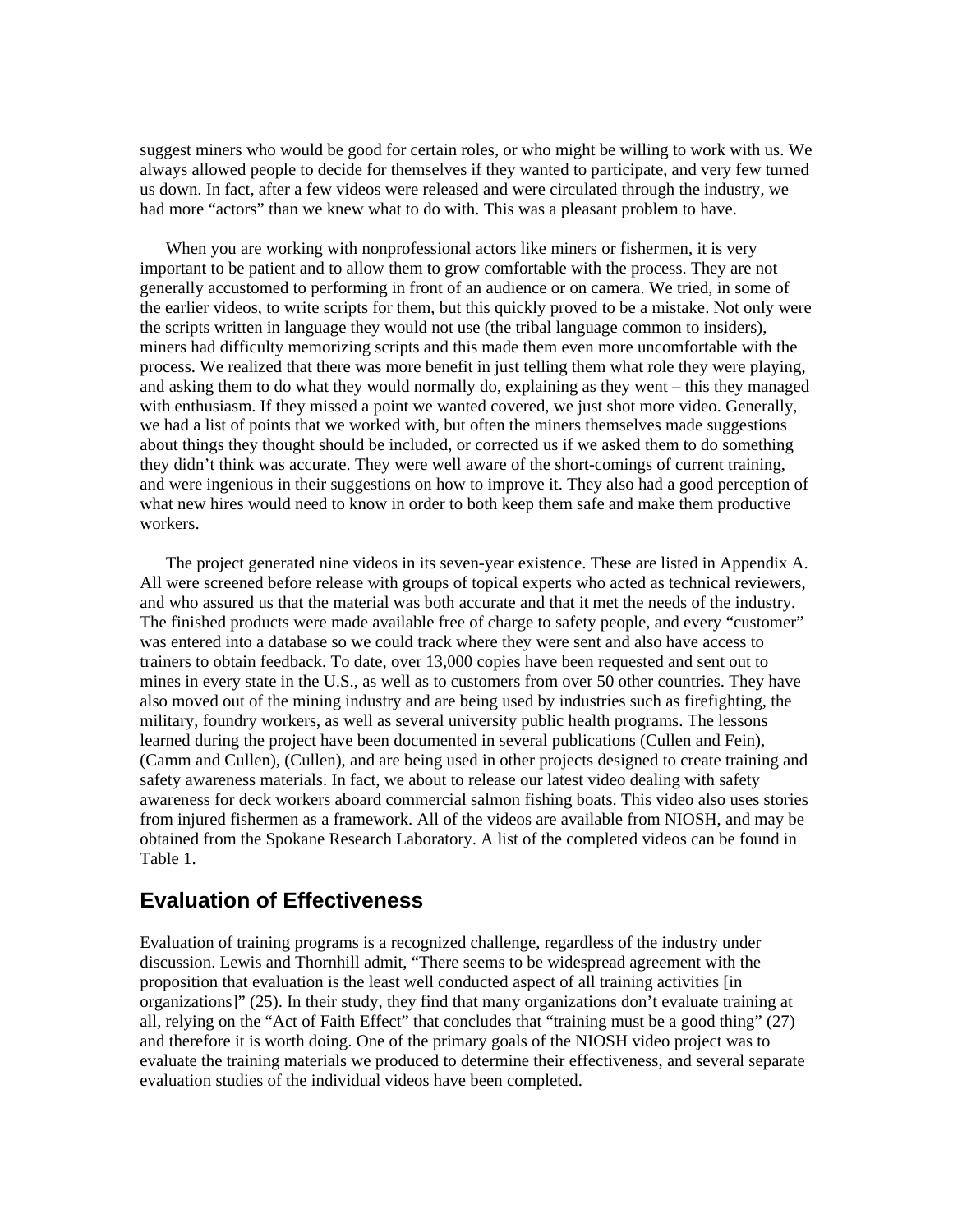#### **Table 1. Mine safety videos developed by NIOSH Spokane Research Laboratory**

*Handling Explosives in Modern Underground Mines* 



NIOSH Publication #: 99-118v Year Released: 1999 Length: 15 Minutes Topic: This video covers the basics of working around explosives in an underground mine. While not intended to teach workers how to use explosives, the video is very useful in keeping them aware of the dangers. Audience: New miners, annual refresher training.

# *Preventing Rock Fall Injuries in Underground Mines*



NIOSH Publication #: 99-119v Year Released: 1999 Length: 20 Minutes Topic: Winner of the 1999 NIOSH Alice Hamilton Award for Excellence in Education, the Rock Falls video is a great introduction to the mining cycle and how to avoid rock fall injuries. Trainees will learn how to identify loose rock and the proper steps in barring it down safely.

Audience: New miners, annual refresher training.

### *Miner Mike Saves The Day or Ground Support...It's Important*



NIOSH Publication #: 2000-150v Year Released: 2000 Length: 33 Minutes Topic: Winner of the Alice Hamilton Award in 2000, this video focuses on the proper installation of ground supports. The video, which was filmed at six different underground hard rock mines, uses real miners to explain concepts and situations. This video works well with both Rock Falls and Zen and the Art of Rock Bolting to create a complete course on hard rock ground control. Audience: New miners, annual refresher training.

#### *Hazards In Motion*



NIOSH Publication #: 2001-151v Year Released: 2001 Length: 34 Minutes Topic: Mobile equipment accounts for almost half of the injuries in underground mining. This video uses the adventures of a new hire, Ben, and his hard-working Safety Angel to teach workers about common safety procedures when working around mobile equipment. This video won the CDC Communicators' Round Table Award in 2001.

Audience: New miners, annual refresher training.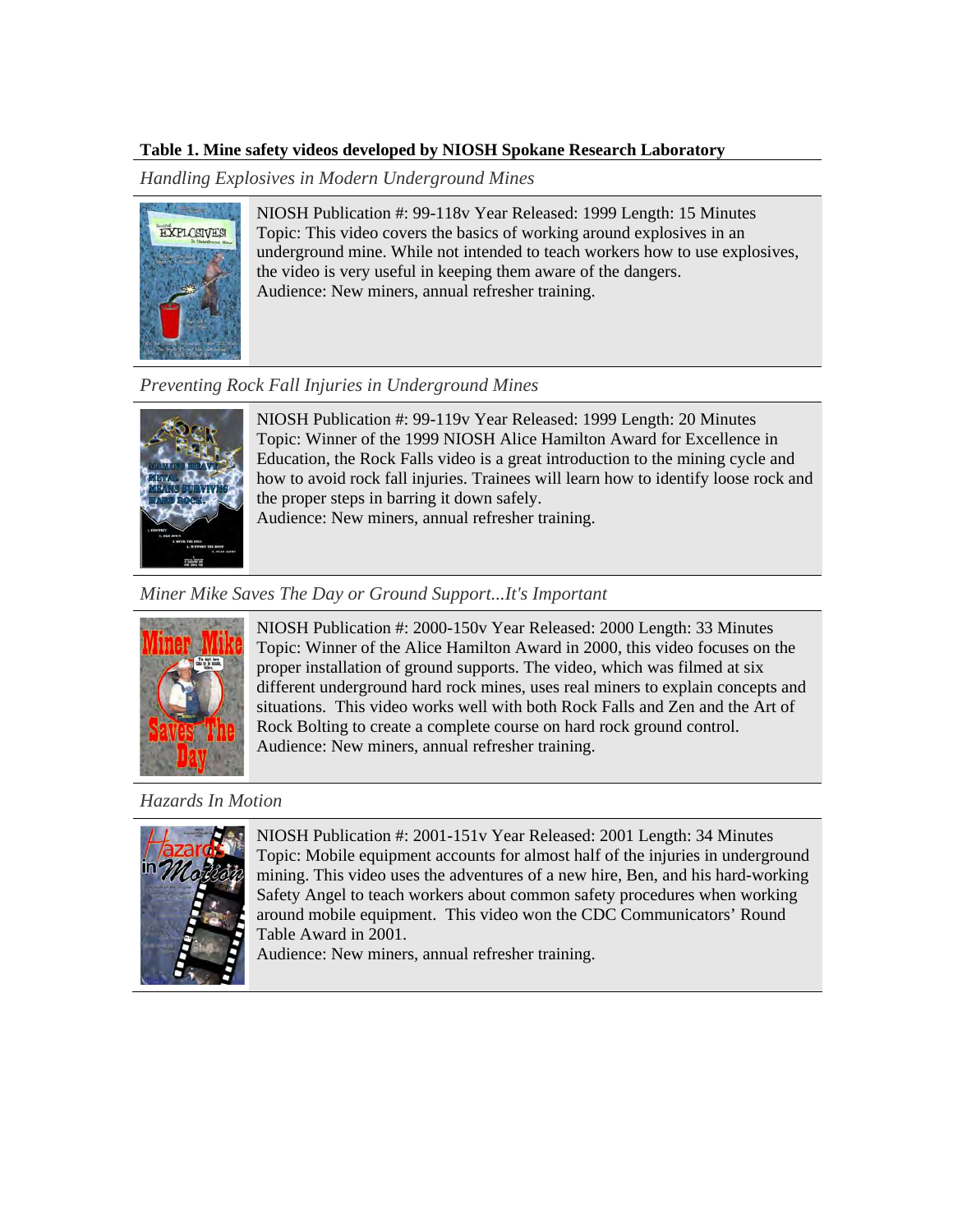#### **Table 1 (***continued***)**

*You Are My Sunshine* 



NIOSH Publication #: 2002-132v Year Released: 2002 Length: 67 Minutes Topic: This documentary-style video covers the events and impacts surrounding the 1972 Sunshine Mine Fire that killed 91 miners. Composed of interviews of 27 survivors, the video talks about what happened and how the mining culture changed after the fire. A great video for anyone studying the effects of disasters on a culture, this video has been aired on Public Television, and won the prestigious Telly Award in 2003.

Audience: New miners, annual refresher training, anyone interested in mining history.

#### *Hidden Scars*



NIOSH Publication #: 2001-150 Year Released: 2002 Length: 25 Minutes Topic: This video is an account of a fatal rock burst accident that happened in 1994. Don Caparelli and his partner were buried in solid rock for over three hours. Don was rescued and tells his story for the first time. A very moving story of the true cost of injuries in the workplace.

Audience: New miners, annual refresher training, any industrial training or accident prevention program.

#### *Zen and the Art of Rock Bolting*



NIOSH Publication #: 2002-131v Year Released: 2002 Length: 33 Minutes Topic: The main subject of this video, Jim Mortensen, has worked in an underground mine for over 30 years. This video captures his expertise in safely running a jackleg drill. Jim takes us through the mining cycle step by step, explaining his philosophy of working safely. Audience: New miners, annual refresher training.

#### *Aggregate Training for the Safety Impaired*



NIOSH Publication #: 2003-120v Spanish Version: 2003-120v (sp) Year Released: 2003 Length: 32 Minutes

Topic: Our first foray into surface mine training, the Aggregate video focuses on 14 safety points for new miners at surface sand and gravel operations. The story follows Ted and his partner Slick as they work at four different aggregate mines, losing their jobs at each for unsafe actions. Also available in a Spanish language version!

Audience: New miners, annual refresher training.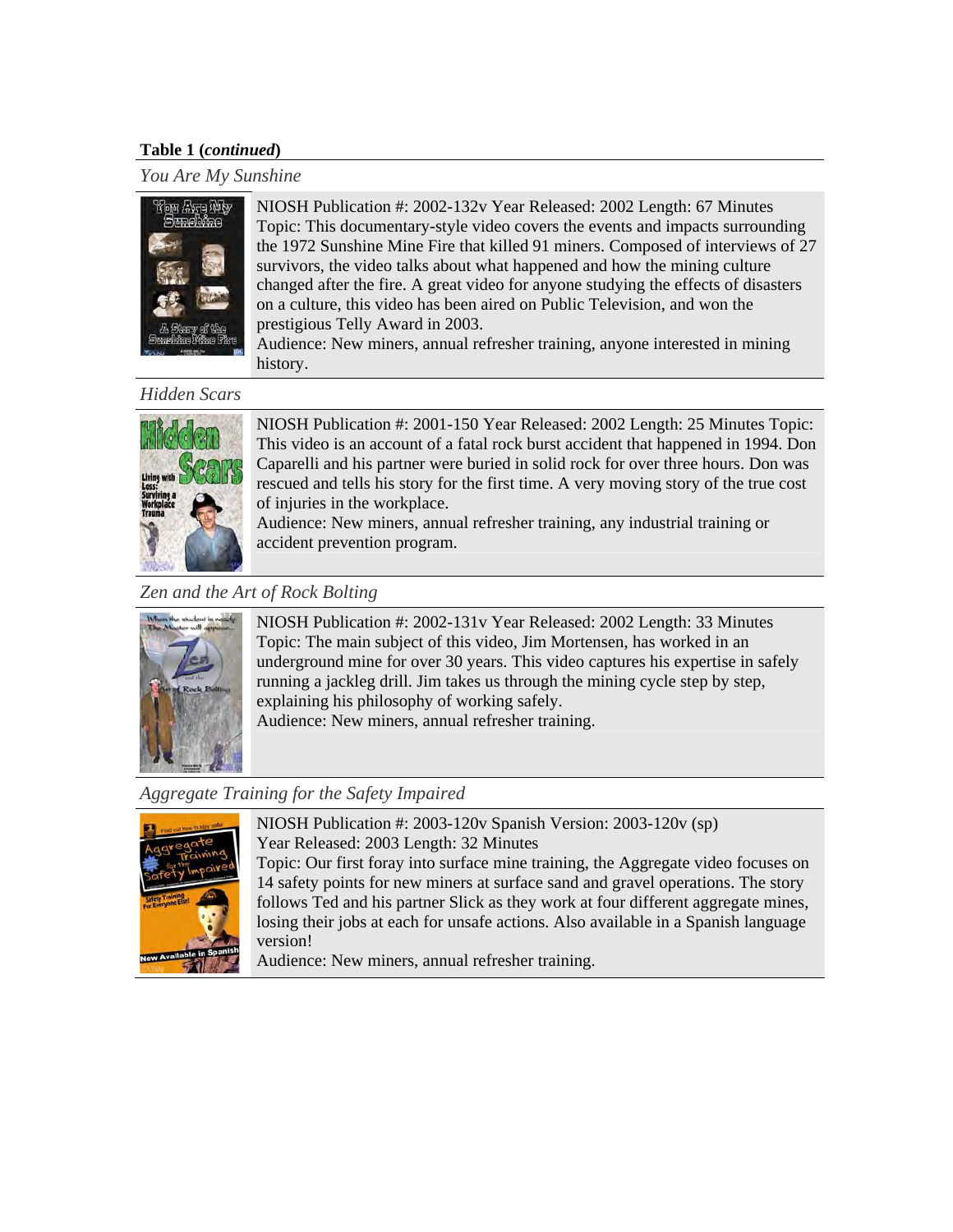#### **Table 1 (***continued***)**

*The Sky is Falling* 



NIOSH Publication #: 2004-161v Year Released: 2004 Length: 38 Minutes Topic: This video features ace reporter Gerald Rivers who is sent to the West to investigate the phenomena of falling sky. As each of Gerald's theories is debunked we learn more about highwall safety in surface mining. Everything from slope stability to proper behavior around large mobile equipment, Gerald learns it all.

Audience: New miners, annual refresher training

 The first evaluation study on the project, which was done under contract by Dr. Al Fein and Dr. Nancy Isaacson, looked at the initial five videos produced. The team used a mixed-methods approach, standard true-false tests and included open-ended questions as well. They also interviewed a random sample of the trainers who had requested the videos, gathering information from them regarding how the videos were used and how they were perceived by the trainees. Subjects were given the opportunity to provide feedback on the products, which were then analyzed for common themes. The results of the study are available in the team's final report (Fein and Isaacson), and are also summarized in the final report on the project written by Cullen and Fein.

 The results of the pre-/post-test questionnaires given to trainees indicated that the videos were, in fact, effective training tools. The miners enjoyed watching them, and freely commented on their quality and on the stories. Fein and Isaacson discovered, however, that miners are not very disposed to taking tests of this type. The videos were shown both to classes of new trainees and to experienced miners during Annual Refresher classes. While the videos themselves were well accepted (according to comments made by the trainers), the tests were not. Veteran miners believed that the true-false tests were disrespectful of their experience, and that anyone could guess the right answers to the questions. Accordingly, Fein and Isaacson developed a different type of assessment tool which has been used to evaluate the remaining videos in the study.

 The new assessment instrument also uses a mixed-methods approach and is made up of a limited number of open-ended questions that relate directly to the topic of the video under evaluation. An example would be, "What should you do when first entering your work area at the start of the shift?" The same questionnaire is given before and after watching the video, and the answers to the questions are compared. If the video is effective, there should be both more answers and more specific answers than there were on the pre-test version. This type of tool gives experienced miners credit for prior knowledge, and the video itself becomes a reminder rather than a primary training tool for them. For new miners, however, the video shows how to do the things they will be asked to do underground, which are also explained by a credible mastermentor. Their responses after watching showed significant improvement in awareness and knowledge of what to do and why. The post-test survey also included several questions for trainees that asked them to rate themselves on Likert-type scales regarding how much they learned, how much they liked or disliked the video, etc. A separate questionnaire was developed for trainers that asked them to observe their trainees and report reactions to the video, as well as to rate it for training value, including the effectiveness of the stories that were included. The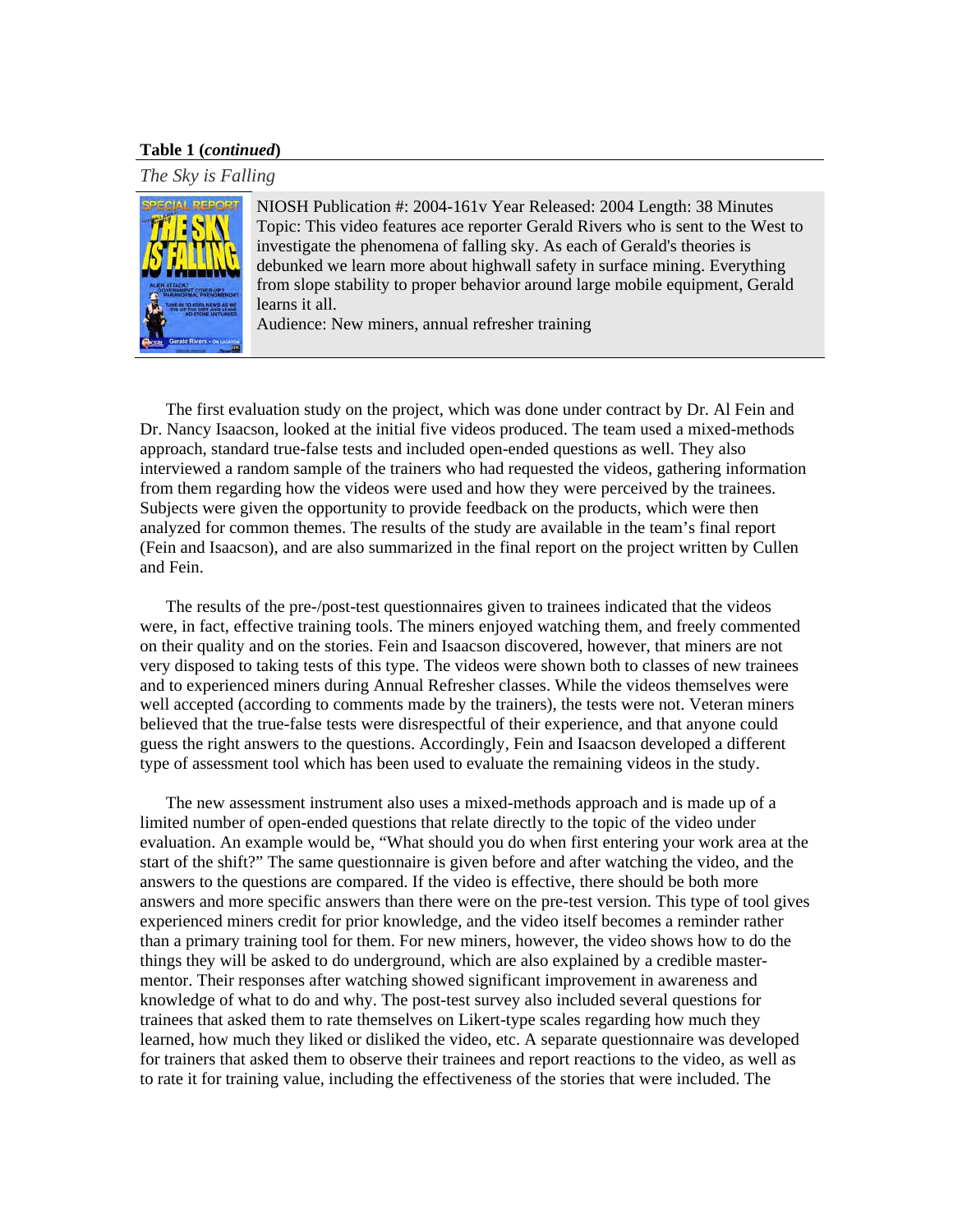details and results of the first use of this instrument as reported by Fein show that the assessment is a better indicator of knowledge gained (or perhaps information remembered) than were the traditional true-false tests.

 Similar evaluations, using a mixed-methods approach, were completed for the remainder of the videos. Each video was created to answer a specific question or to meet a specific need. The results of the evaluations show that they were effective in meeting that need. (These studies have been completed, and the results will be published soon by NIOSH.)

### **Summary**

The project funded as a small pilot-project by NIOSH in 1998, and subsequently funded for six more years, had the goal of creating effective training for the mining industry. The nine videos that were eventually produced were developed in operating mines, using real miners as the role models and teachers. They used the stories told within the industry to convey specific safety awareness messages and they did it in a way that was interesting and accepted by the occupational culture of the trainees. Evaluation studies have shown that the videos are effective, but perhaps their wide distribution in the industry could also be viewed as another measure of acceptance. The videos are provided free of charge to trainers, but SRL/NIOSH has been asked to replace them constantly. The miners, it seems, are "borrowing" them from the trainers and taking them home to show their families. If two necessary keys to effective training are getting the attention of trainees and gaining cultural acceptance of the messages taught, the NIOSH videos would appear to have succeeded. There is no reason to believe these lessons would not be useful for other industries.

# **Bibliography**

Bruner, J. *Acts of Meaning*. Cambridge, MA: Harvard University Press, 1990.

Camm, T. W. and Cullen, E. T. "Releasing the Energy of Workers to Create a Safer Workplace: The Value of Using Mentors to Enhance Safety Training." Chap. in *Strategies for Improving Miners' Training, IC 9463,* edited by R. H. Peters, pp. 35-38. Pittsburgh, PA: NIOSH Pittsburgh Research Lab, 2002.

Campbell, J. *The Hero with a Thousand Faces.* Princeton, NJ: Princeton University Press, 1973.

- Cole, H. P. "Stories to live by: A narrative Approach to Health-behavior Research and Injury Prevention." In *Handbook of Health Behavior Research Methods*, edited by D.S. Gochman.: Vol. 4, pp. 325-349. New York, NY: Plenum, 1997.
- Cullen, E.T., and Fein, A.H. *Tell Me a Story: Why Stories are Essential to Effective Safety Training*. Report of Investigation # 9664/DHHS (NIOSH) Pub. No. 2005-152. Spokane, WA: NIOSH Spokane Research Lab, 2005.